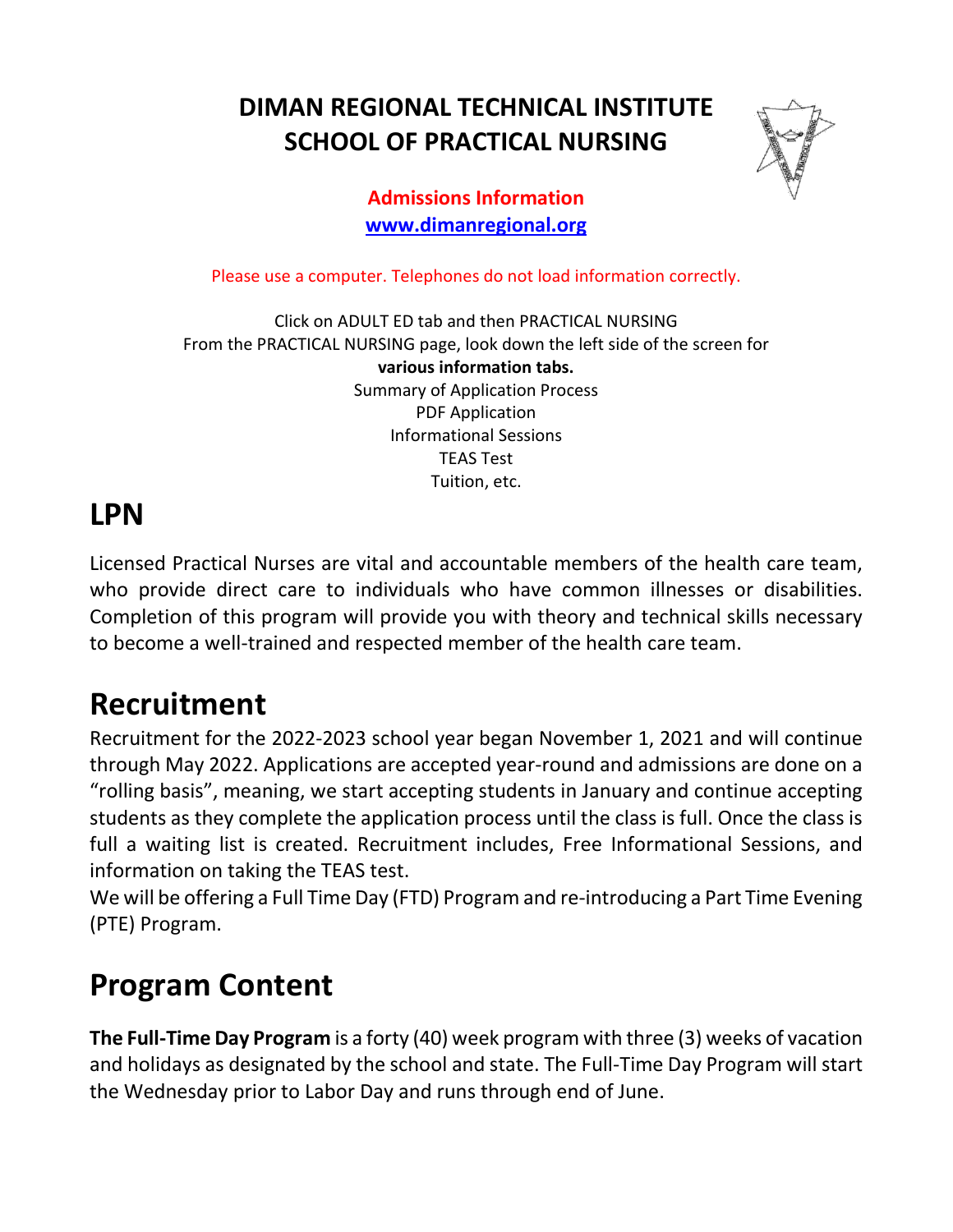FTD classes run Monday through Friday and are normally held from 7:45AM - 2:45PM and clinical from 7:00AM - 3:30PM. Some evening rotations may be necessary to meet clinical objectives.

**The Part-Time Evening Program** is an eighty (80) week program which spans two (2) school years with three (3) weeks of vacation and holidays as designated by the school and state. Classes will be held Monday, Tuesday and Wednesday from 3:45 PM to 8:00 PM. Clinical hours will be full days, 7 hours from 2:30 PM to 9:30 PM.

Our programs are arranged to give the student a well-rounded experience based on accepted standards for nursing education and include correlated classroom instruction, client-centered teaching and supervised clinical experiences.

# **The Application Process**

#### **Step 1**

Complete our application (download and print from our website) – Along with the application there is a \$25.00 application fee and an essay requirement. **The essay must be word processed** on a separate piece of paper. Instructions for the two topics of the essay are on the back of the application. You must also request one of the following: an official high school transcript; official documentation of a GED/HISET; or if you have received a college degree in the United States, an official college transcript. Foreign country transcripts must be officially translated into English, and a certified equivalency to a U.S. education must be provided by the Center for Educational Documentation, (CED) or any approved Foreign Degree Equivalency agency. All official documentation must be submitted in a sealed envelope directly from the agency. You can submit your application in person or by mail. If paying by check or money order, please make payable to: Diman Regional.

If mailing, send to: Diman Regional Technical Institute School of Practical Nursing 1082 Davol Street –  $2<sup>nd</sup>$  Floor Fall River, MA 02720

#### **Step 2**

The Test of Essential Academic Skills (TEAS VI) is a requirement. The current required version is the **TEAS, Sixth Edition**. Due to the current circumstances related to Covid-19,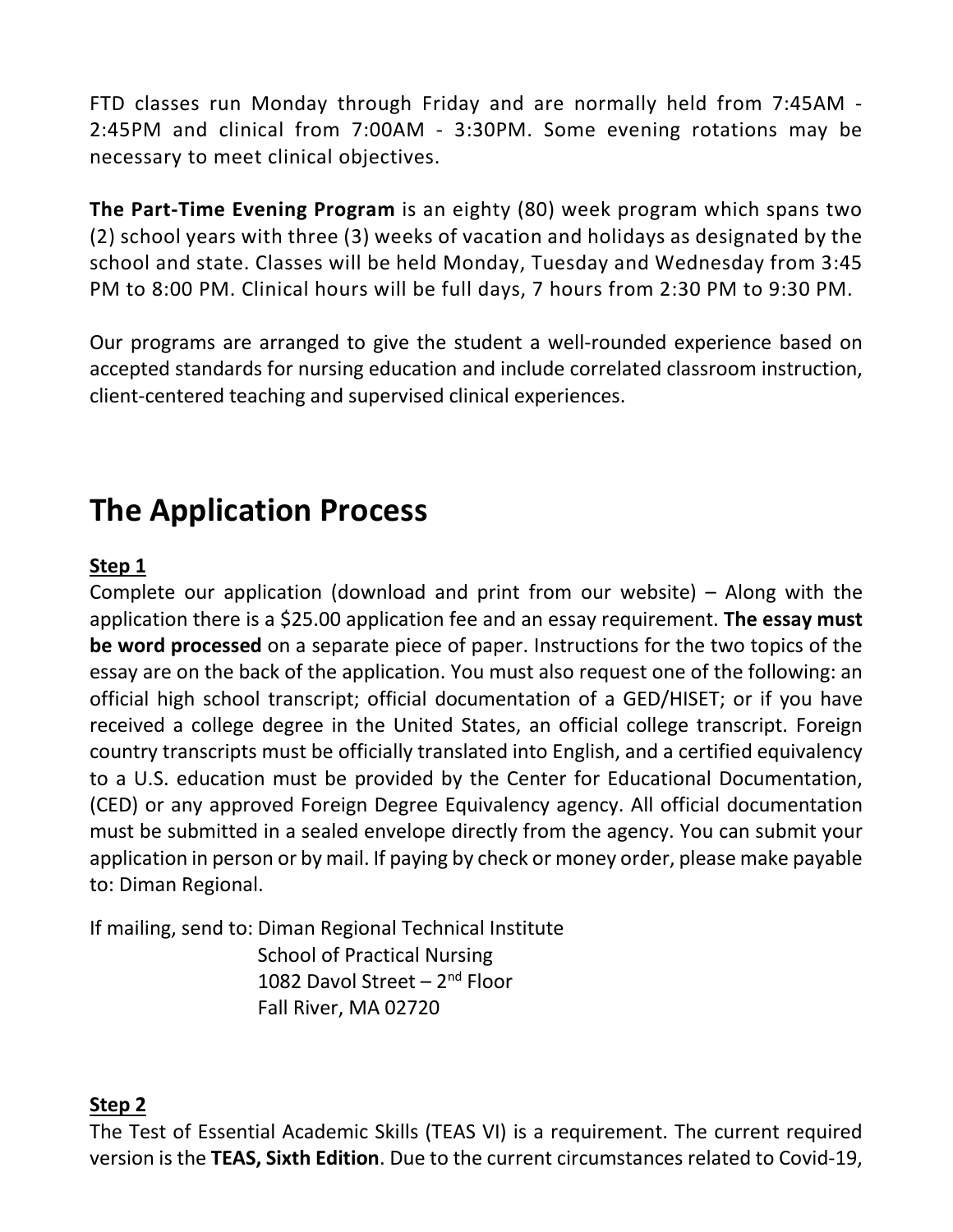Diman will NOT offer testing through our school. Please refer to the instructions we have listed on the TEAS tab of our website. For more information or for registration assistance, contact ATI at 1-800-667-7531.

PLEASE NOTE: We will not accept TEAS results if they are more than one-year-old at the time of application.

Minimum scores:

| Reading: | 65% or higher |
|----------|---------------|
| Math:    | 50% or higher |
| Science: | 42% or higher |
| English: | 55% or higher |

**OR**

Overall Score in Proficient Range (58.7-77.3%)

*Note: After you have taken the TEAS, please contact us by email to inquire if you have met our requirement. Email to: [rblanchette@dimanregional.org](mailto:rblanchette@dimanregional.org)*

*If you do not meet the requirements, you must wait at least 30 days before taking the test again. We will NOT accept test results if it is less than 30 days.*

#### **Step 3**

Once you have taken the TEAS and have met the minimum requirement you are eligible to schedule an interview with the Nurse Director and a member of our admissions committee. If you have attended college in the past, you will be asked to provide a college transcript for the interview. If you are looking to possibly transfer credit in to our program, then the transcript must be "official", if your college credits are nontransferrable an "unofficial" transcript is fine. At the time of your interview, you will receive three (3) professional reference forms to be completed on your behalf and returned to us in a timely fashion. *Your application is NOT considered complete until all references have been returned.*

Once all references have been received and all other required documentation is in place, eligible applications are held for selection.

## **FREE Informational Sessions Offered**

During recruiting season, we offer FREE Informational Sessions. All Informational Sessions will be offered via Zoom. Please check our website for more details. Informational sessions are not mandatory.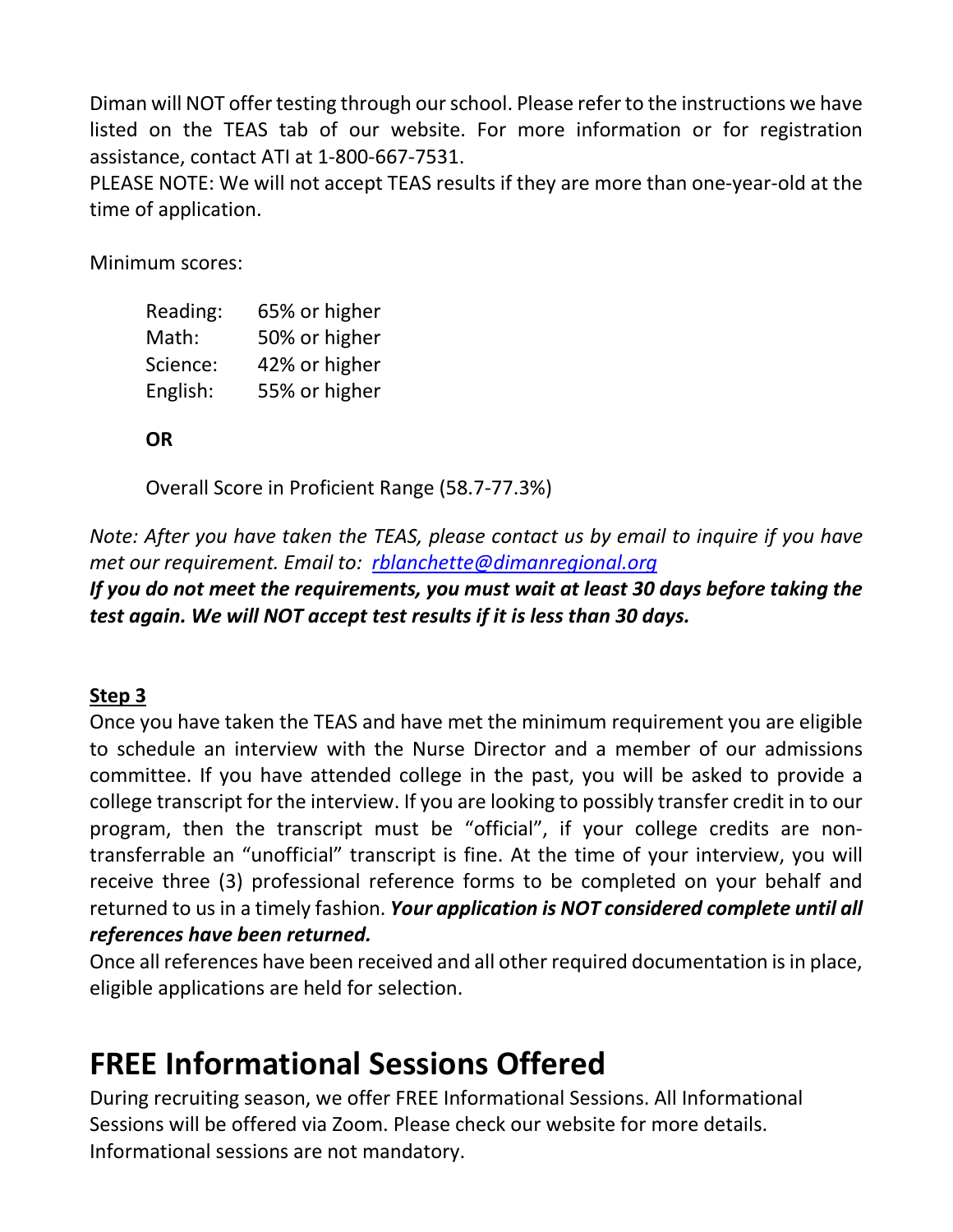## **TEAS Study Guide**



ISBN-13: 978-1565335752 ISBN-10: 9781565335752

Applying to the Practical Nursing Program is stressful enough! Do your best on the TEAS (Test of Essential Academic Skills) Test.

### **Tuition - based on residency**

*Tuition rates for the 2022-2023 school year will be determined in the Spring of 2022 and are listed under the Tuition Tab on our website.*

- **A.** In-District Resident Tuition (Fall River, Somerset, Swansea, Westport)
- **B.** Out-of-District Resident Tuition (All Massachusetts Residents NOT within the District)
- **C.** Out-of-State Resident Tuition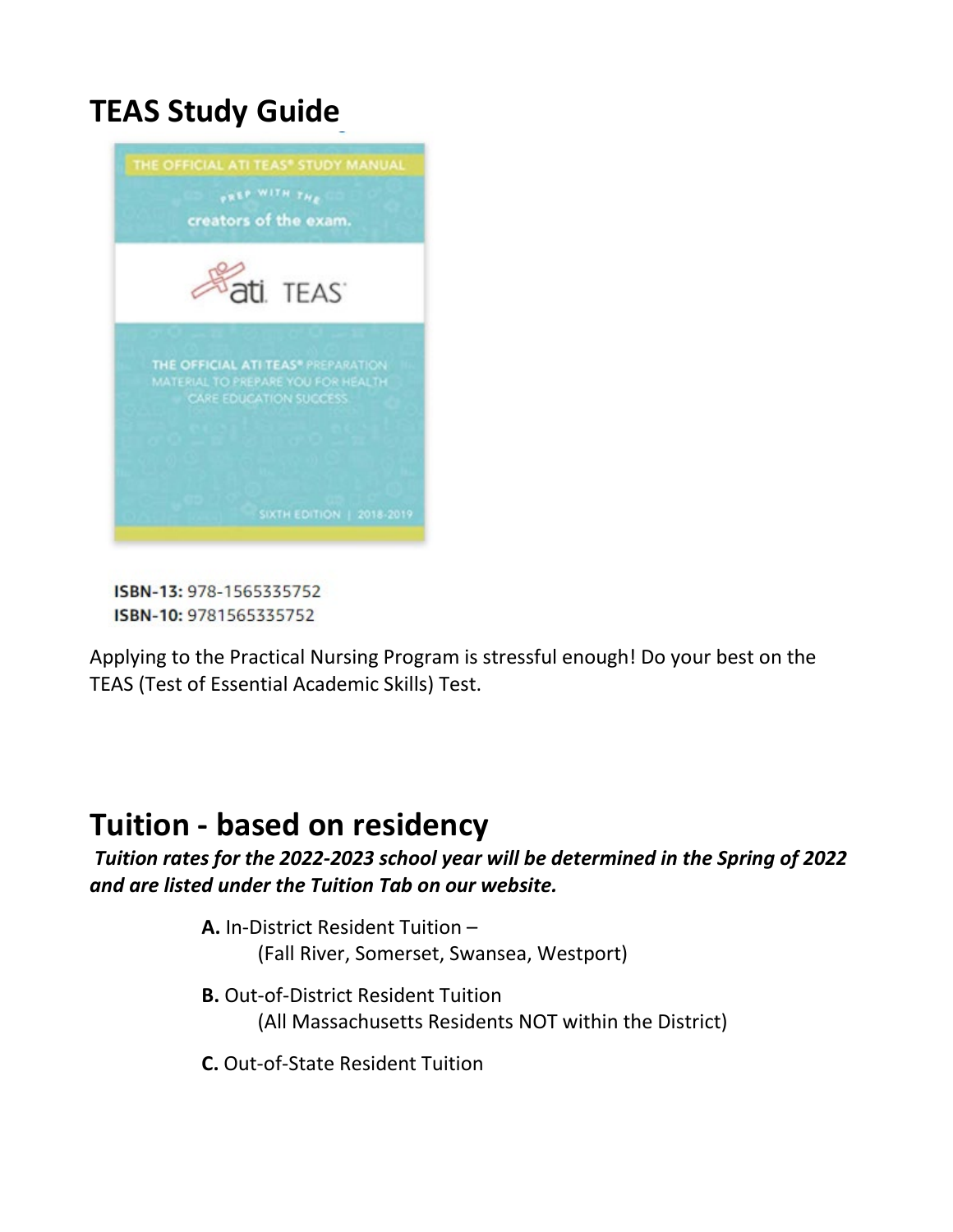# **Other Fees**

There are other fees associated with the Program which are *not included* in the tuition.

- Seat Fee
- Class Uniforms
- Clinical Uniforms
- Books
- ATI Testing/Virtual Clinical Platforms
- Liability Insurance (purchased through the school only)
- Graduation Uniform
- Passport photo for NCLEX
- NCLEX application
- Miscellaneous school supplies

# **Financial Aid**

Diman Regional Technical Institute accepts Financial Aid. All students seeking financial assistance through the U.S. Department of Education must complete a FAFSA application. *(It is important for you to know that your FAFSA application should be completed prior to notification of acceptance into any program. Multiple school codes can be submitted when filing your FAFSA)*

Financial aid helps fill the gap between the costs of attending our program and the amount that students and their families can afford to pay. These funds may be comprised of grants and scholarships, as well as low-interest loans. Complete a Free Application for Federal Student Aid (FAFSA) at [www.FAFSA.gov](http://www.fafsa.gov/)

### *Our school code is: 005519*

Any questions regarding financial aid should be directed to Mrs. Lucy Thompsen at [finaid@dimanregional.org](mailto:finaid@dimanregional.org)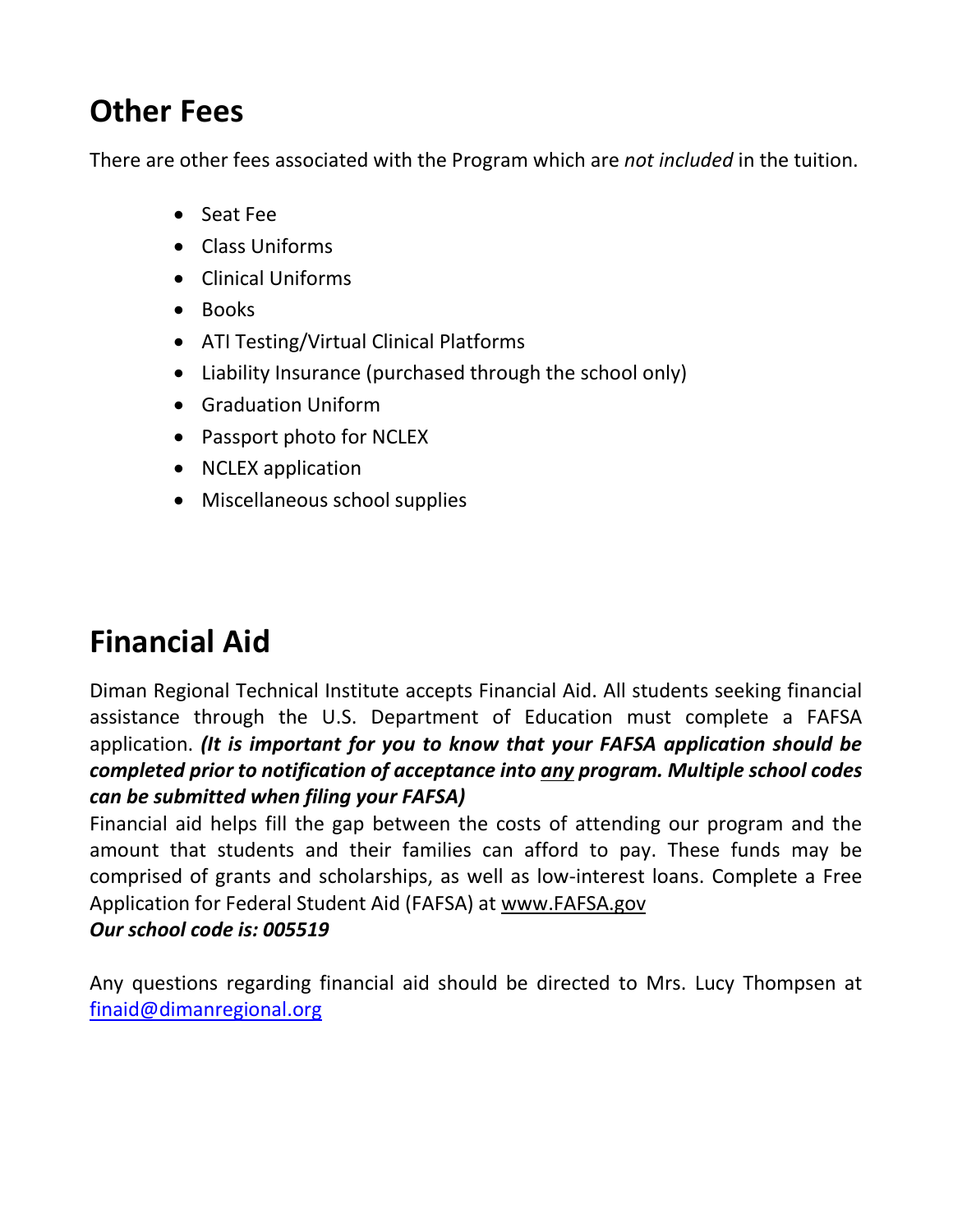# **Transfer Credit**

Non-Nursing Course(s) may be eligible for transfer if similar in content and depth to course/clock hours taught at Diman. Course(s) must be taken at a regionally accredited/approved school, college or university.

- Written request must be made to the Nurse Administrator after you have been accepted into the program via our form
- An official school transcript must accompany written request or be on file with us
- The Nurse Administrator may request course/catalog descriptions for the course(s)/clock hours requested for transfer
- Requests for evaluation must be presented prior to the start of the course(s)
- Non-nursing courses completed with a grade of C (75%) or better, attained within three (3) years will be evaluated
- Cumulative averages do not transfer with students
- Approved course(s) will be recorded on student transcript as "T" for Transfer
- The administrative fee for course evaluations is \$50.00 for each course evaluated
- Tuition is prorated for course(s) accepted for transfer credit according to residency status and the number of clock hours

For more information about Transfer Credit please refer to our Student Guidelines.